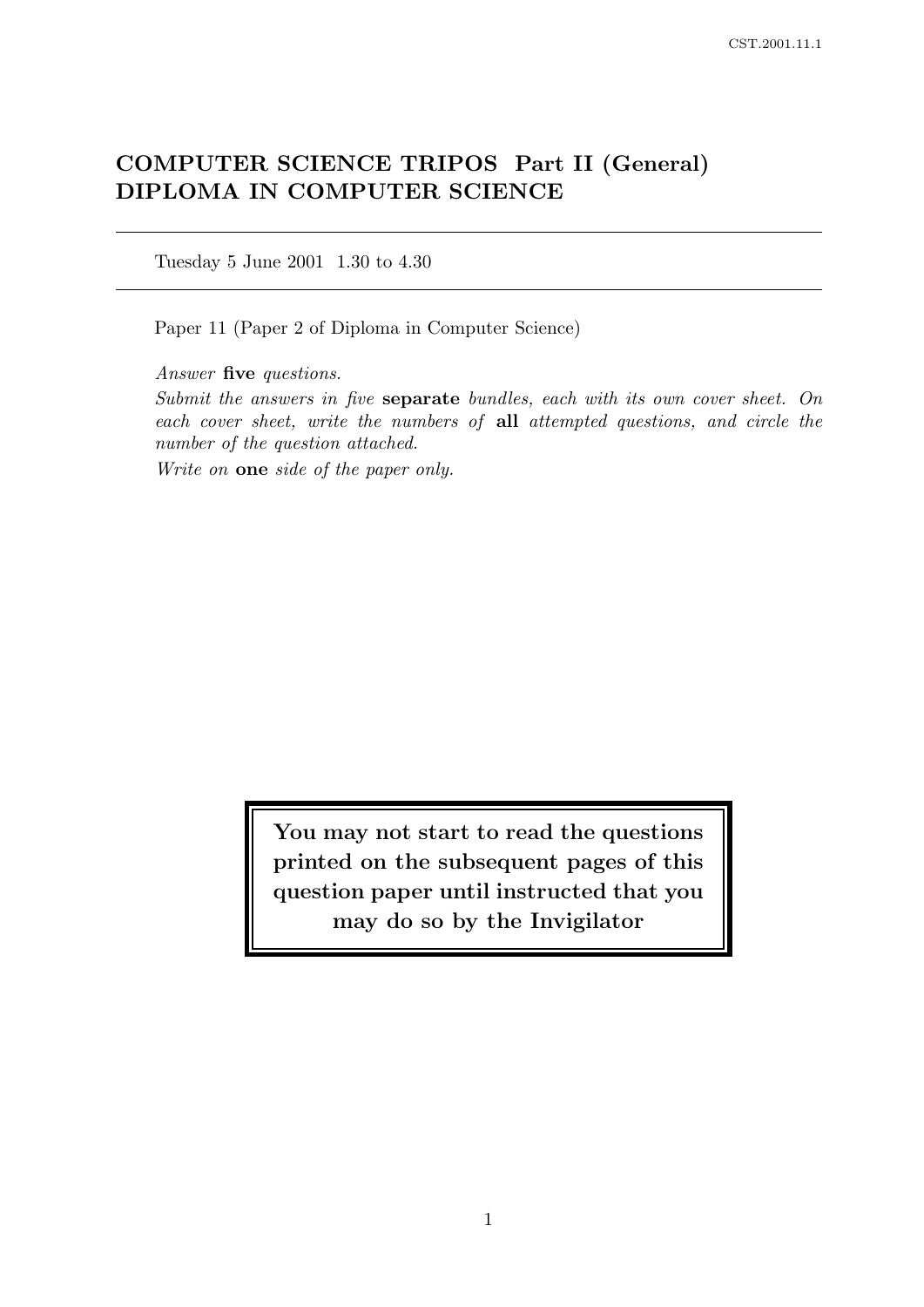# 1 Digital Electronics

A resource is managed by a system that allocates it to at most one of four requesters for one cycle at a time. The resource is allocated in a "round robin" fashion, so that for example if requester 2 last had the resource, requester 3 has highest priority to acquire it, followed by, in order, requesters 0, 1 and 2. If no one requests the resource it is not allocated, but the system still remembers who last had the resource.

| $(a)$ Define input and output variables for the system.    | $[3 \text{ marks}]$            |
|------------------------------------------------------------|--------------------------------|
| $(b)$ Describe state variables for the system.             | $\left[3 \text{ marks}\right]$ |
| $(c)$ Provide equations for the state control and outputs. | $[10 \text{ marks}]$           |

(d) Find a minimal sum of products expression for *one* of the outputs. [4 marks]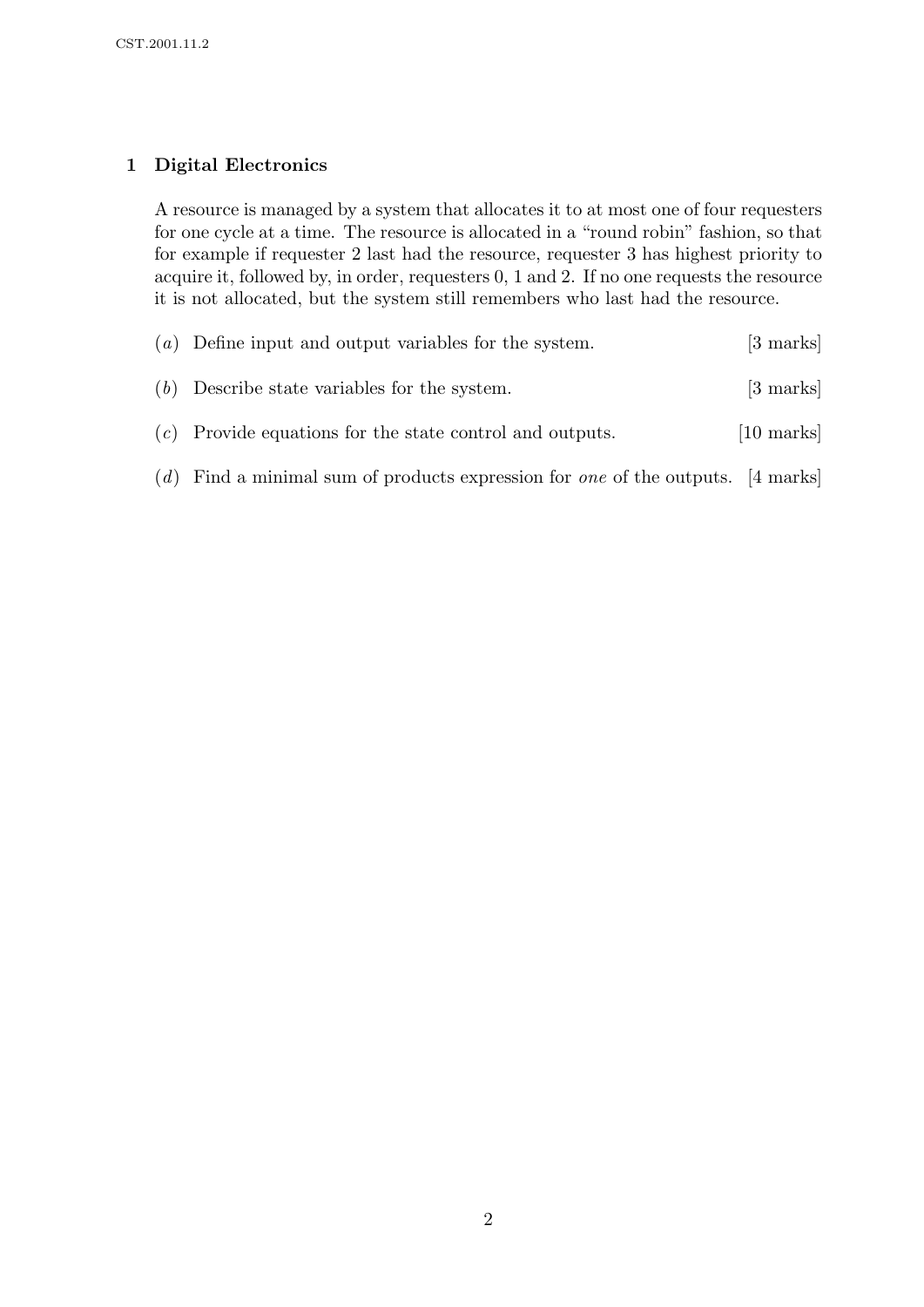# 2 Foundations of Programming

A graph consists of nine numbered vertices and 12 edges thus:



By inspection, it is clear that to get from vertex 0 to vertex 8 there are just six routes in which progress is always from a lower-numbered vertex to one with a higher number.

A programmer wishes to write a Java program to count the routes and begins with the following code:

```
public class Routes
 { private static final int[] first = \{1,3,4,6,6,7,8,8\};private static final int[] second = \{2, 4, 5, 0, 7, 0, 0, 0\};private static int[] state = \{-1,-1,-1,-1,-1,-1,-1,-1,+1\};public static void main(String[] args)
    { System.out.println("There are " + tryit(0) + " routes");
    }
   private static int tryit(int vertex)
```
Together the first and second arrays form a data structure representing the graph. Explain and critically comment on these arrays. [5 marks]

Ultimately, element v of the array state is intended to show the number of routes from vertex v to vertex 8. A value of -1 indicates that the number is not yet known. The method tryit(int vertex) returns the value of state[vertex], calculating and saving this value first if necessary. Supply an appropriate body for this method and explain its operation. [15 marks]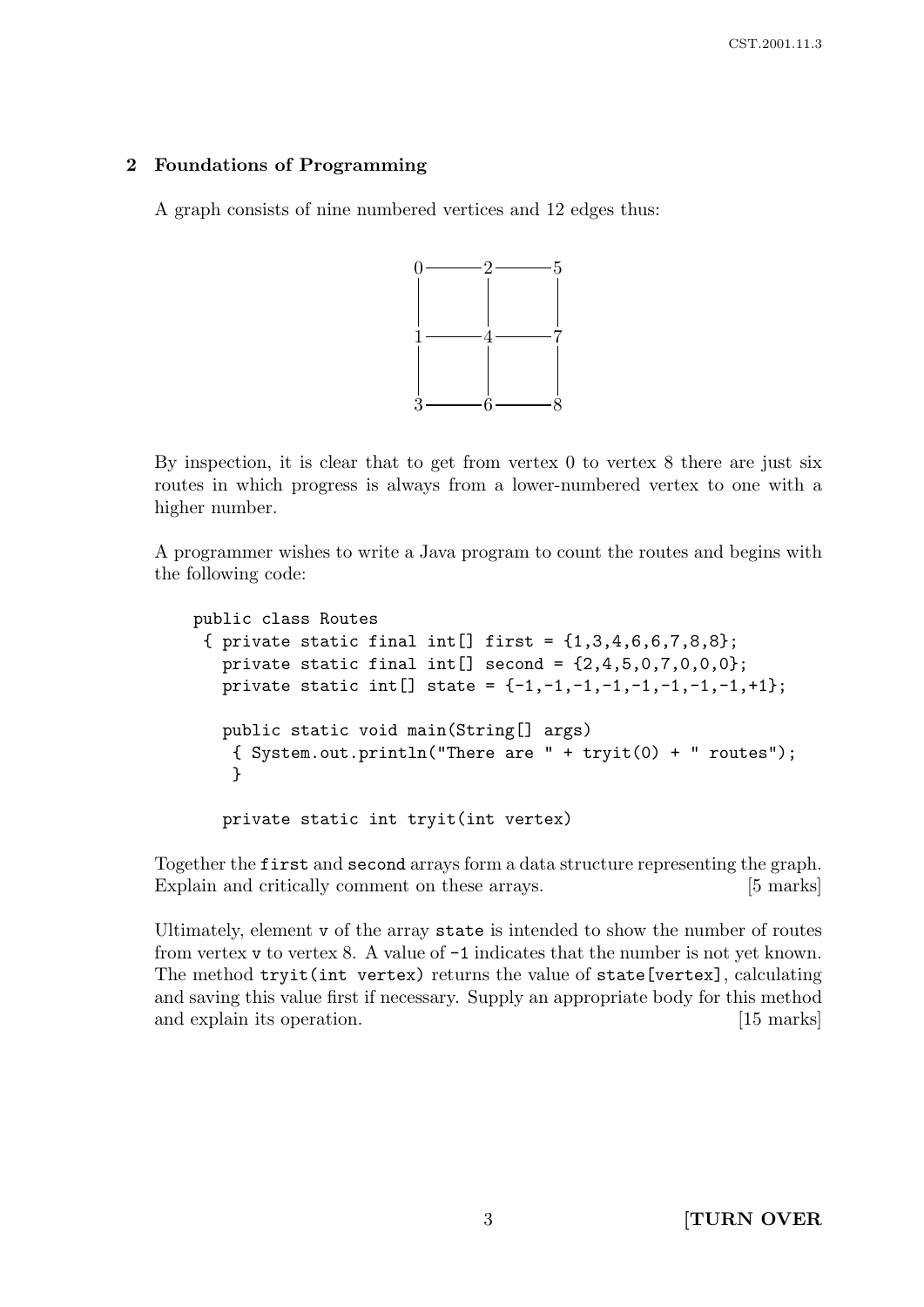# 3 Further Java

- (a) Describe how mutual-exclusion locks provided by the synchronized keyword can be used to control access to shared data structures. In particular you should be clear about the behaviour of concurrent invocations of different synchronized methods on the same object, or of the same synchronized method on different objects. [6 marks]
- (b) Consider the following class definition:

```
class Example implements Runnable {
  public static Object o = new Object();
  int count = 0;
  public void run() {
    while (true) {
      synchronized (o) {
        count ++;
      }
    }
  }
}
```
Show how to start two threads, each executing this run method. [2 marks]

- (c) When this program is executed, only one of the count fields is found to increment, even though threads are scheduled preemptively. Why might this be?  $[2 \text{ marks}]$
- $(d)$  Define a new class FairLock. Each instance should support two methods, lock and unlock, which acquire and release a mutual exclusion lock such that calls to unlock never block the caller, but will allow the longest-waiting blocked thread to acquire the lock. The lock should be recursive, meaning that the thread holding the lock may make multiple calls to lock without blocking. The lock is released only when a matched number of unlock operations have been made.

You may wish to make use of the fact the Thread.currentThread() returns the instance of Thread that is currently executing. [10 marks]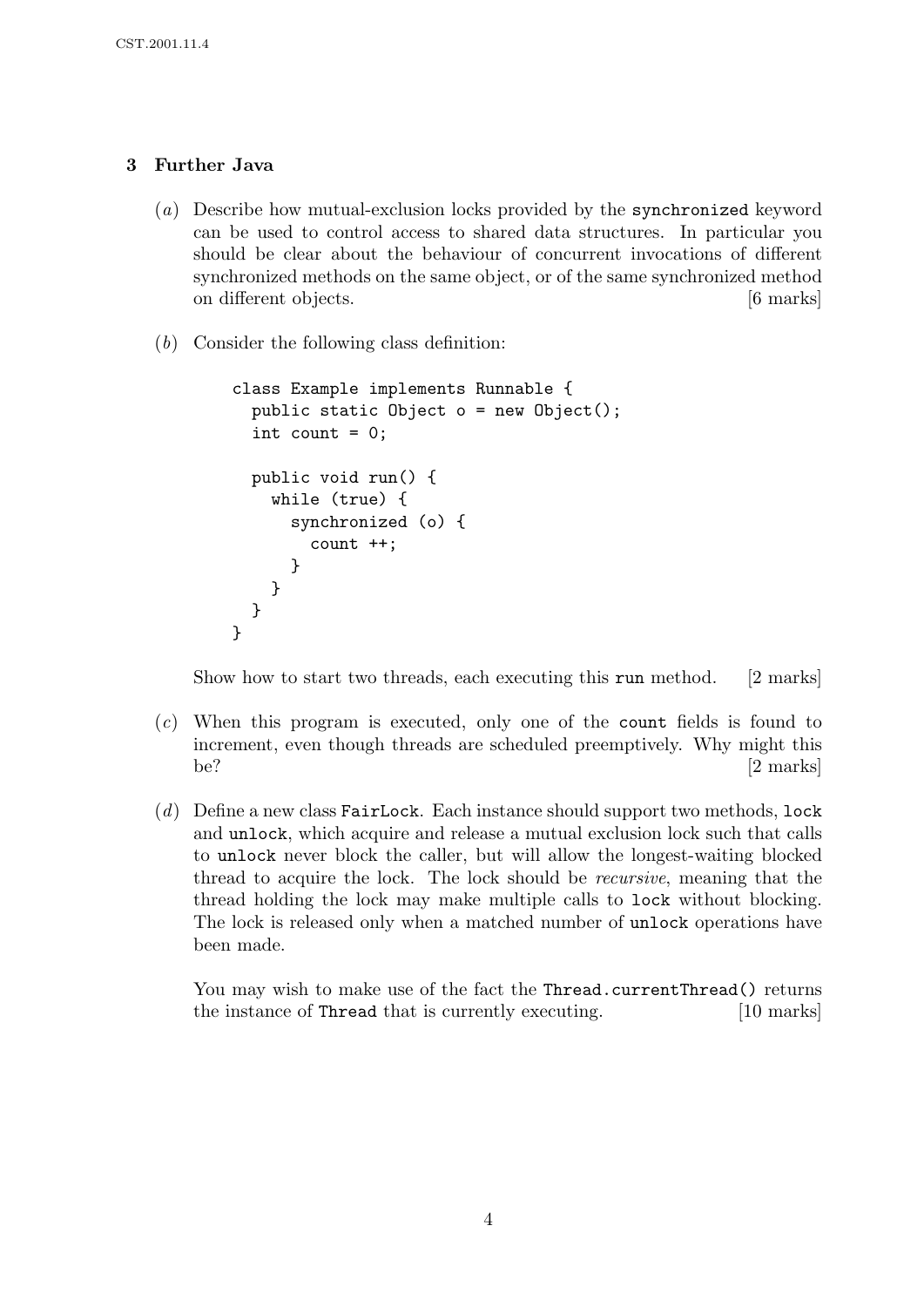#### 4 Compiler Construction

Consider the following grammar giving the concrete syntax of a language:

 $E \rightarrow id$  $C \rightarrow E = E;$  $C \rightarrow \{B\}$  $C \rightarrow C$  repeatwhile E  $C \rightarrow$  if E then C  $C \rightarrow \text{ if } E \text{ then } C \text{ else } C$  $B \rightarrow B C$  $B \rightarrow C$  $S \rightarrow C$  eof

where C repeatwhile E has the same meaning as do C while E in C or Java.

- (a) List the terminals and non-terminals of this grammar and explain the significance of  $S$ .  $[3 \text{ marks}]$
- (b) Identify any ambiguities in the above grammar and rewrite it to remove them, ensuring that your new grammar generates exactly the same set of strings. [4 marks]
- (c) Specify a suitable abstract syntax, for example by giving a type declaration in a programming language of your choice, which might be used to hold parse trees for this language. [3 marks]
- $(d)$  Give *either* a recursive descent parser *or* a characteristic finite state machine  $(e.g. for SLR(1))$  with associated parser for your grammar. Your parser need not return a parse tree—it suffices for your parser either to accept or to reject the input string. [10 marks]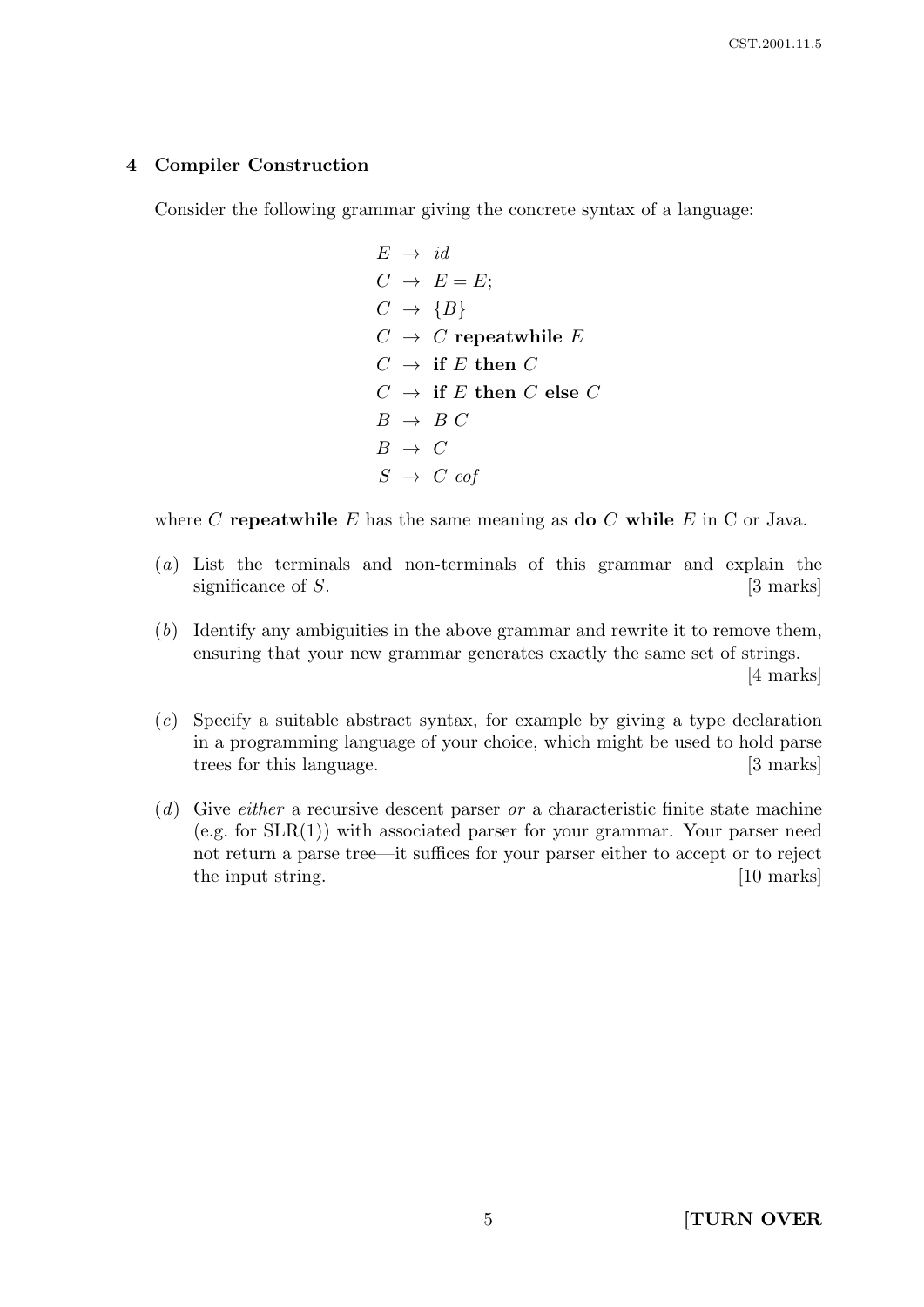# 5 Data Structures and Algorithms

- (a) Outline how you would determine whether the next line segment turns left or right during the Graham scan phase of the standard method of computing the convex hull of a set of points in a plane. [5 marks]
- (b) Describe in detail an efficient algorithm to determine how often the substring ABRACADABRA occurs in a vector of  $10^6$  characters. Your algorithm should be as efficient as possible. [10 marks]
- (c) Roughly estimate how many character comparisons would be made when your algorithm for part  $(b)$  is applied to a vector containing  $10^6$  characters uniformly distributed from the 26 letters **A** to Z. [5 marks]

# 6 Operating System Foundations

An interprocess communication environment is based on *synchronous* message passing. A server is to be designed to support a moderate number of simultaneous client requests.

Clients send a request message to the server, continue in parallel with server operation, then wait for the server's reply message.

Discuss the design of the server's interaction with the clients. Include any problems you foresee and discuss alternative solutions to them. [20 marks]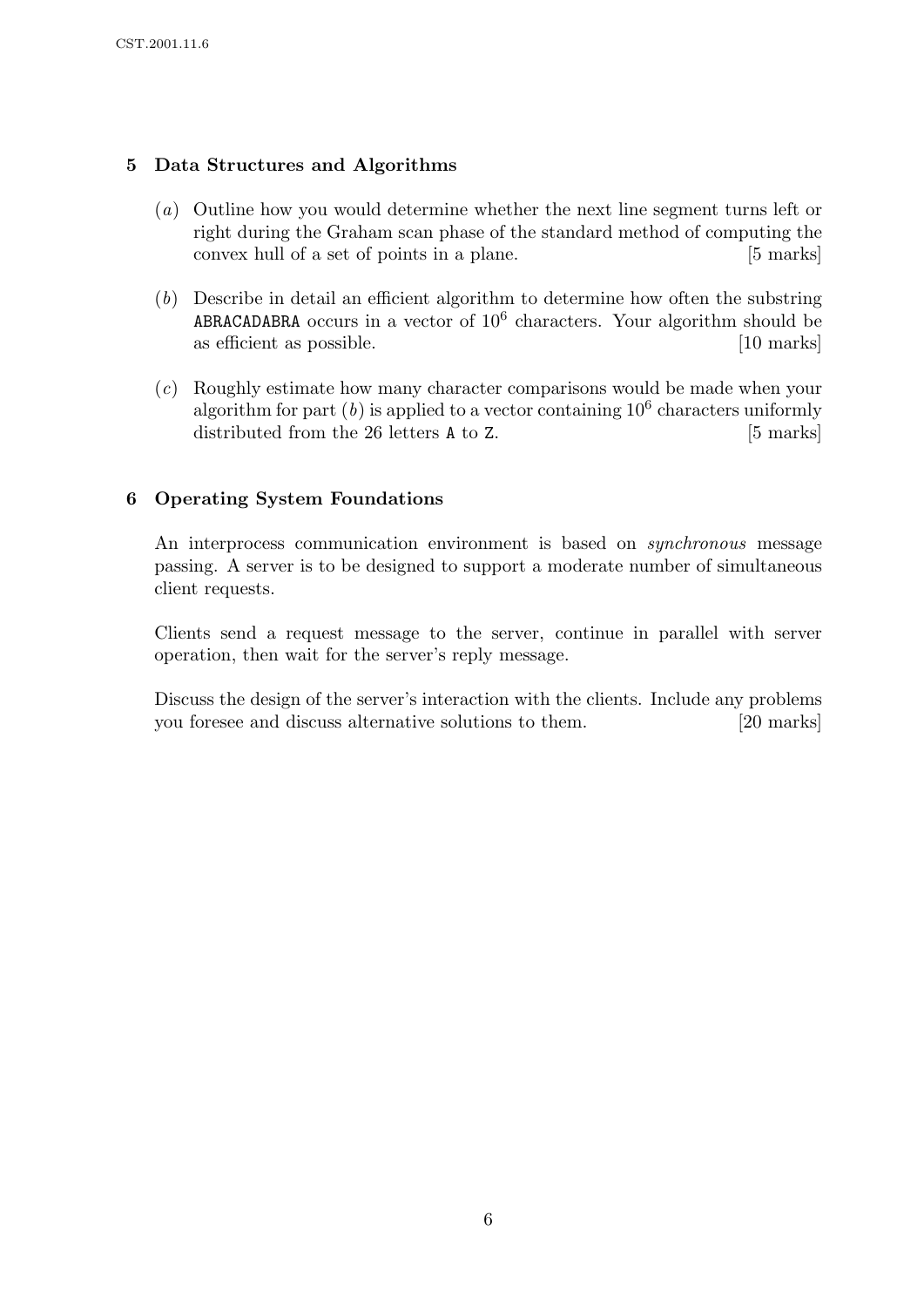#### 7 Mathematics for Computation Theory

- (a) Let M be an N-state deterministic finite automaton over the finite alphabet S. Write  $l(w)$  for the length of words  $w \in S^*$ . Suppose that M accepts the word  $x \in S^*$ , where  $l(x) \geq N$ .
	- (i) Show that x is a concatenation of words uvw, where  $l(u) < N$ ,  $1 \leq l(v) \leq N$ , and M accepts the word  $z_k = uv^k w$  for all natural numbers  $k \in \mathbb{N}$ . [8 marks]
	- (*ii*) Hence show that if M accepts an infinite set of words  $x \in S^*$ , it must accept some word  $y \in S^*$  such that  $N \le l(y) < 2N$ . [4 marks]
- (b) A ternary integer representation is defined as follows using a variant of BNF:

```
\text{~zero} ::= 0
\langlenon-zero> ::= 1 | 2
   <digit> ::= <zero> | <non-zero>
     <nzi> ::= <non-zero> | <nzi> <digit>
 <integer> ::= <zero> | <nzi> | - <nzi>
```
- (i) Design a deterministic finite automaton with alphabet  $S = \{-,0,1,2\}$ that accepts precisely the valid integer representations. [6 marks]
- (*ii*) Write down a regular expression that denotes the event recognised by your automaton. [2 marks]

[If you wish, you may refer to characters  $-$ , 0, 1, 2 by a, b, c, d respectively.]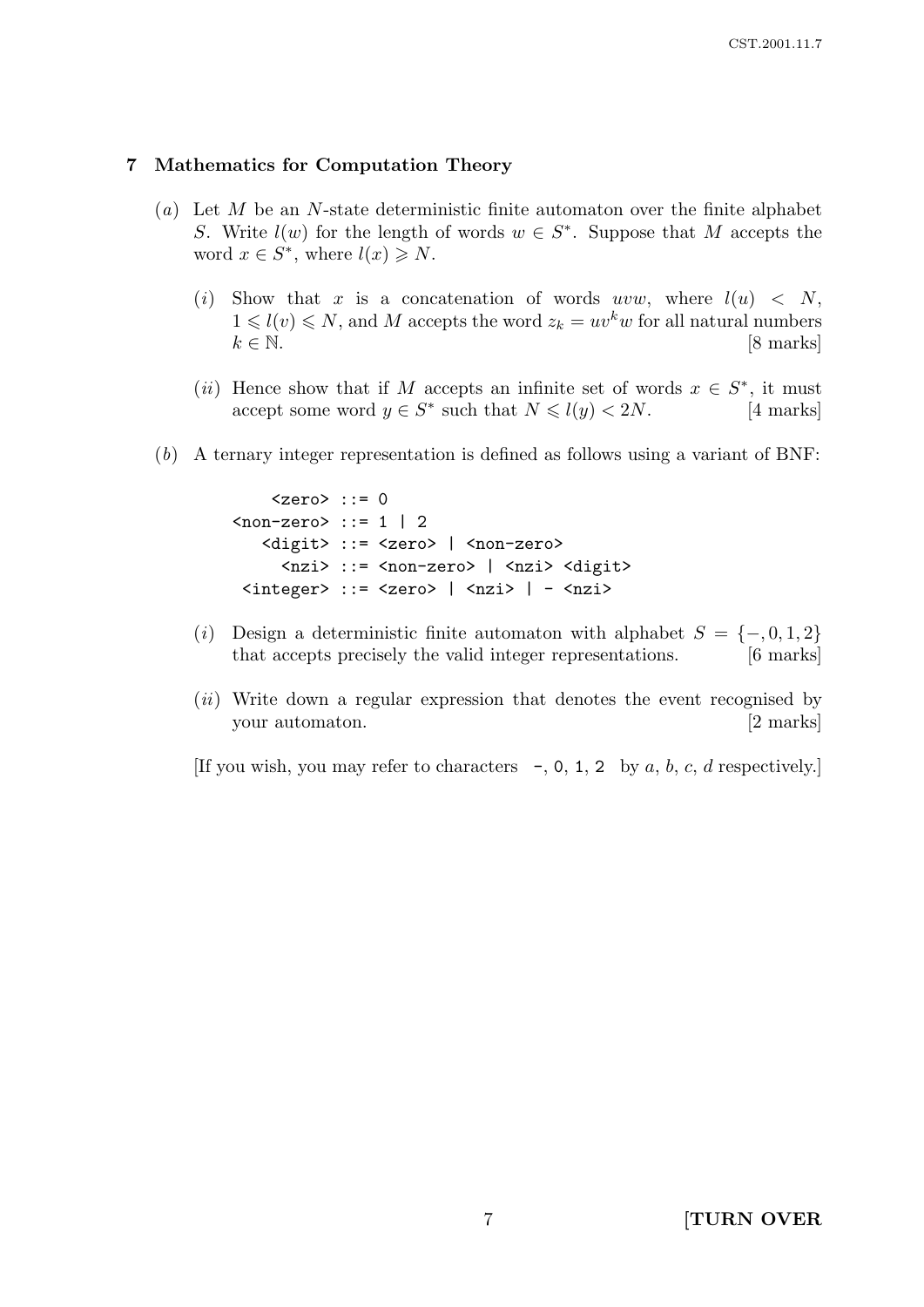#### 8 Computation Theory

- (a) Define precisely what is meant by the following:
	- (i)  $f(x_1, x_2, \ldots, x_n)$  is a Primitive Recursive (PR) function of arity n.

[5 marks]

- (ii)  $f(x_1, x_2, \ldots, x_n)$  is a Total Recursive (TR) function of arity n. [3 marks]
- (b) Ackermann's function is defined by the following recursive scheme:

$$
f(0, y) = S(y) = y + 1
$$
  

$$
f(x + 1, 0) = f(x, 1)
$$
  

$$
f(x + 1, y + 1) = f(x, f(x + 1, y))
$$

For fixed  $n$  define

$$
g_n(y) = f(n, y).
$$

Show that for all  $n, y \in \mathbb{N}$ ,

$$
g_{n+1}(y) = g_n^{(y+1)}(1),
$$

where  $h^{(k)}(z)$  is the result of k repeated applications of the function h to initial argument z. [4 marks]

- (c) Hence or otherwise show that for all  $n \in \mathbb{N}$ ,  $g_n(y)$  is a PR function. [4 marks]
- (d) Deduce that Ackermann's function  $f(x, y)$  is a TR function. [3 marks]
- $(e)$  Is Ackermann's function PR? [1 mark]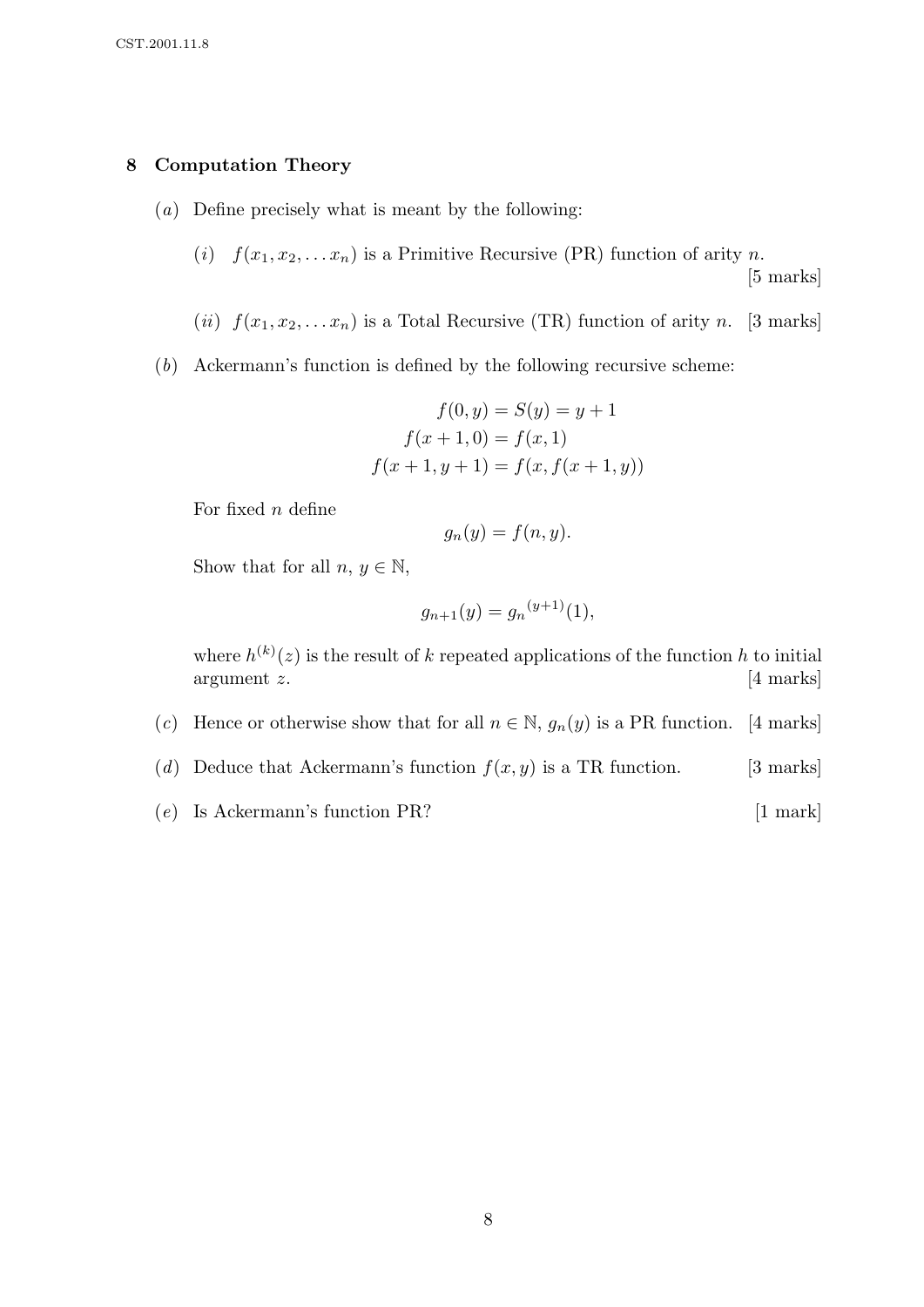#### 9 Numerical Analysis I

- (a) What is meant by a *symmetric positive definite matrix*? [3 marks]
- (b) Verify that  $\mathbf{A} =$  $\begin{pmatrix} 2 & 1 \\ 1 & 2 \end{pmatrix}$  is positive definite. [4 marks]
- (c) The Choleski factorisation  $\mathbf{A} = \mathbf{LDL}^T$  is to be applied to the solution of  $\mathbf{A}\mathbf{x} = \mathbf{b}$ , where  $\mathbf{b} =$  $\sqrt{1}$ 1  $\setminus$ . It is found that

$$
\mathbf{L} = \begin{pmatrix} 1 \\ \frac{1}{2} & 1 \end{pmatrix}, \quad \mathbf{D} = \begin{pmatrix} 2 & \\ & \frac{3}{2} \end{pmatrix}.
$$

The next step in the method is to solve  $Ly = b$  to get  $y =$  $\sqrt{1}$ 1 2  $\setminus$ . Form the upper triangular system of equations needed to complete the solution.

[4 marks]

- (d) Solve these equations. [2 marks]
- (e) What is meant by the order of convergence of an iterative process? [1 mark]
- (f) State the Newton–Raphson formula for solving  $f(x) = 0$  for scalar x. What is the order of convergence of this method? [2 marks]
- (g) This method is used to solve  $f(x) = x^2 4 = 0$  using IEEE Double Precision with a certain starting value  $x_0$ . It is found that the third iterate  $x_3 \approx 2.0006$ , and  $x_4 \simeq 2.00000009$ . Very roughly, how many significant decimal digits of accuracy would you expect in  $x_5$ ? Explain your answer. [4 marks]

#### 10 Computer Graphics and Image Processing

- (a) Describe an algorithm to draw a straight line using only integer arithmetic. You may assume that the line is in the first octant, that the line starts and ends at integer co-ordinates, and that the function  $setpixel(x, y)$  turns on the pixel at location  $(x, y)$ . [8 marks]
- $(b)$  Describe Douglas and Pücker's algorithm for removing superfluous points from a line chain. [10 marks]
- $(c)$  Under what circumstances would it be sensible to employ Douglas and Pücker's algorithm? [2 marks]

9 **[TURN OVER**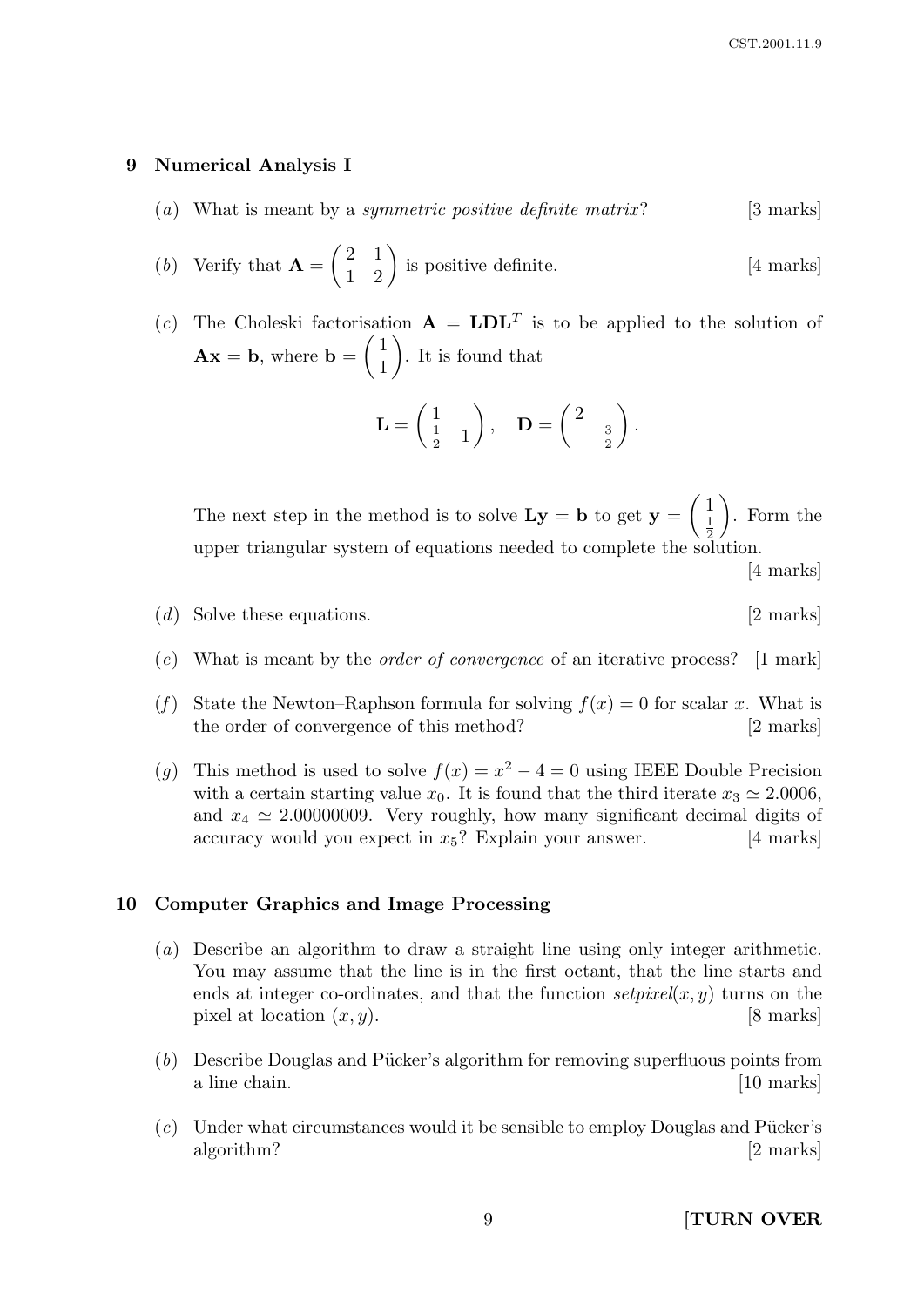# 11 Natural Language Processing

Define two of the following four types of ambiguity, giving examples. For each of these two types, describe one possible technique for resolving such ambiguities.

- (a) Anaphoric coreference ambiguity.
- (b) Speech act identification ambiguity.
- (c) Part-of-speech assignment ambiguity.
- (d) Prepositional phrase attachment ambiguity.

[10 marks each]

## 12 Software Engineering I

- (a) State the advantages and disadvantages of the evolutionary model of software development. [8 marks]
- (b) Is it more, or less, suitable than the waterfall model for safety-critical projects? Justify your answer. [8 marks]
- (c) If you were managing the evolution of a safety-critical product, what special steps would you take for risk reduction or due diligence reasons? [4 marks]